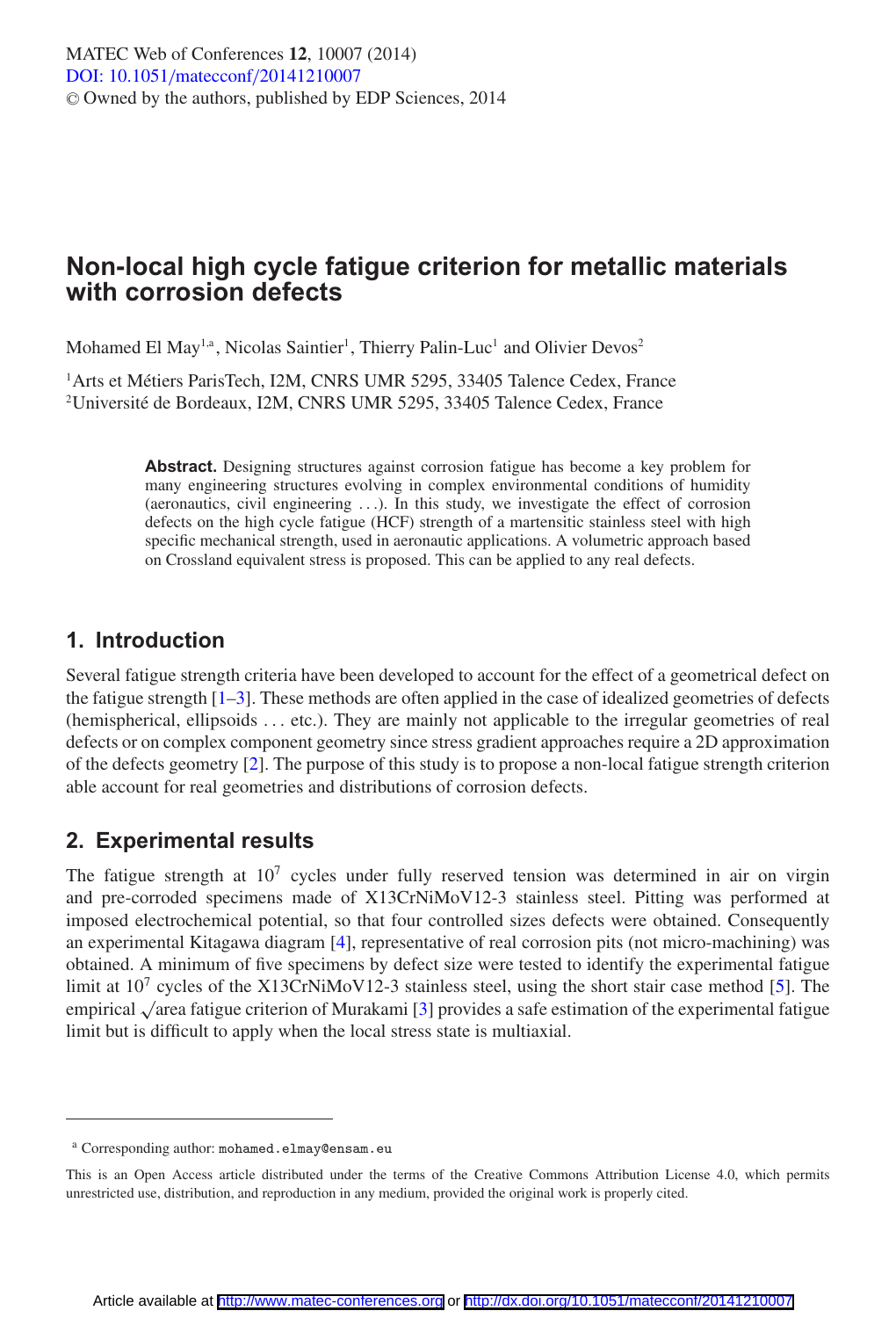<span id="page-1-0"></span>



 $<\sigma_{H, max}$ > or  $\sigma_{H, max}$  (MPa)

Figure 1.  $(\sigma_{mises}/\sigma_H)$  local distribution of a real corrosion pit identified by X-ray microtomography.

**Figure 2.** FE simulation of natural pit ( $\sqrt{area} = 266 \,\mu\text{m}$ ) with  $\sigma_{nom,a} = \sigma_{(R=-1)}^D$ .

## <span id="page-1-1"></span>**3. Non-local fatigue criterion**

Elastic-plastic numerical simulations were performed for real defect geometry, identified by X-ray microtomography, to determine the local stress distribution. The analysis revealed that calculation of the fatigue strength for material with real (irregular) pit geometry required a non-local HCF strength criterion. The local distribution of  $(\sigma_{miss}/\sigma_H)$  revealed a local multiaxial stress (Fig. [1\)](#page-1-0).

To account for defects the proposed criterion is based on the Crossland equivalent stress averaged in the zone affected by the defect ( $Z_{def}$ ), limited by  $\sqrt{area}$  [\[2\]](#page-2-2), within a volume (V) limited by a critical distance  $(d_c)$  [\[5\]](#page-2-4).

$$
\max_{M \in Z_{def}} \left[ \langle \tau_{oct,a} \rangle + \alpha \langle \sigma_{H,\max} \rangle \right] \le \beta \tag{1}
$$

$$
\langle \tau_{oct,a} \rangle = \frac{1}{v} \iiint_{v} \tau_{oct,a} dV \tag{2}
$$

$$
\langle \sigma_{H,\max} \rangle = \frac{1}{v} \iiint_{v} \sigma_{H,\max} dV. \tag{3}
$$

The parameters  $(\alpha)$  and  $(\beta)$  of the Crossland criterion were identified by fatigue tests in air, on the base material without corrosion defect, for two loading ratios ( $R = -1$  and  $R = 0.1$ ). The critical distance  $(d_c)$  was optimized at 7  $\mu$ m using fatigue results of only one size of defects ( $\sqrt{\text{area}} = 33 \ \mu$ m). Currently, no obvious relationship was found between the value of  $(d_c)$  and the microstructure of the material. This criterion was validated with HCF tests on specimens with natural corrosion defects corresponding to a larger defect size ( $\sqrt{area} = 266 \,\mu\text{m}$ ) also identified from X-ray microtomography (Fig. [2\)](#page-1-1).

#### **4. Conclusion**

This criterion was validated with natural corrosion defects on X13CrNiMoV12-3 martensitic stainless steel tested under uniaxial fatigue loading. Other material testing and multiaxial fatigue loading should be studied to confirm the prediction capabilities of the criterion.